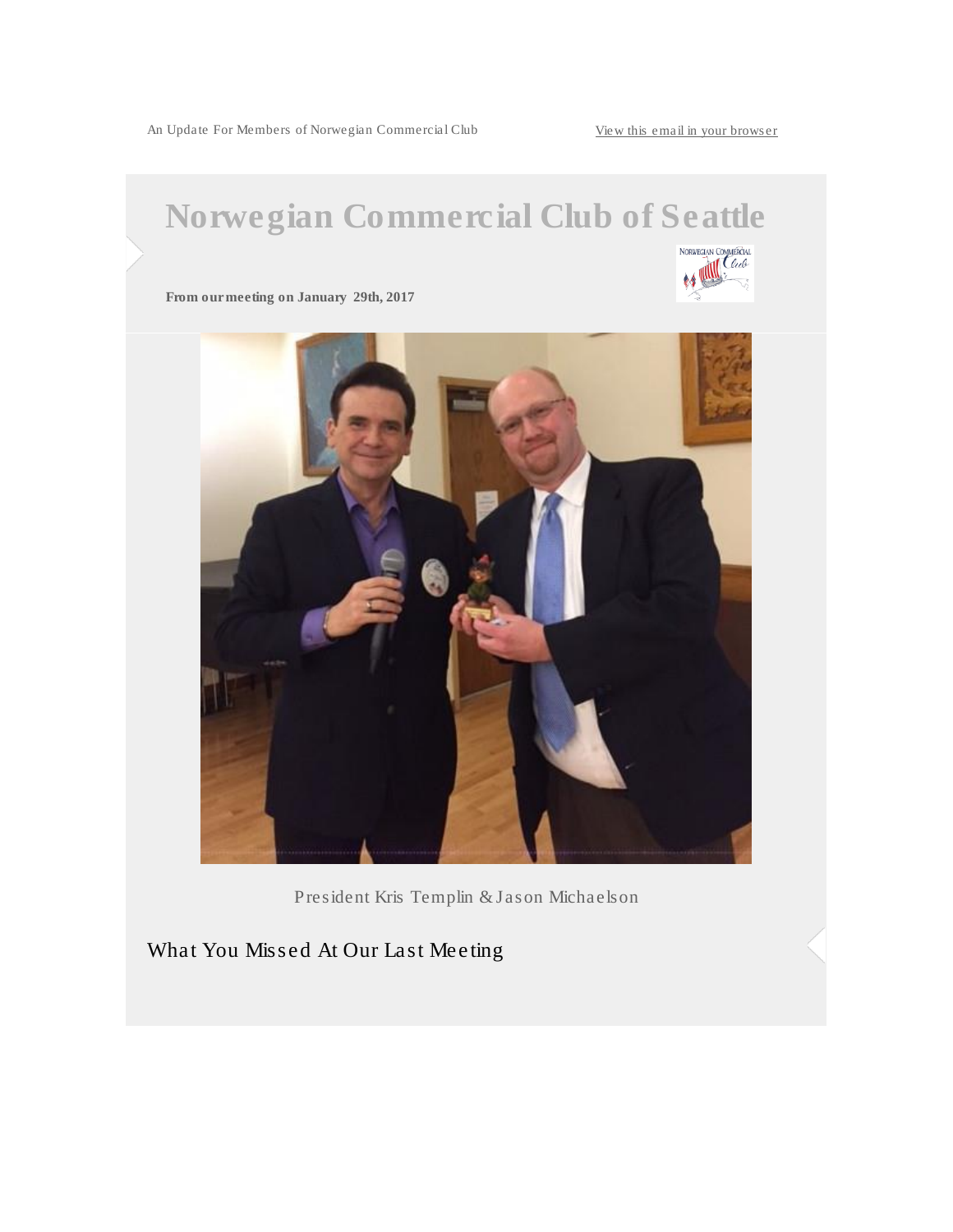President Kris Templin introduced our speaker Jason Michaelson from All-Star Marine Services

Veteran captain and second-generation Norwegian/American fisherman, Jason started his company in 2015. This was after 20 years of working for companies like; Trident Seafood's, Icicle Seafoods, Crowley Marine Services and Dunlap Towing. Since launching his company with two employees, the company has experienced phenomenal growth. Today, Jason and his team manage the BEST, most state of the art platform in Alaska. The company also gives back to the community in which it does business through a wide range of philanthropic endeavors.

Jason is passionate about his kids, his family, fishing, and being a sailor. Seeing the homelessness around us, he has become passionate about helping the veterans who have come back and are being ignored, so has created a business called "The Welcome Home Project", a ministry to help United States Veterans. Jason believes it is our duty to help our community; it's the right thing to do to help a veteran who fought a war for us and has no skill set now, and needs our help. He wants to pass on his God-given talent of being the best boat captain, and can teach anyone to be a boat captain. He trains vets in 275 days at sea within the Coast Guard Rules, and in association with Trident Seafoods and Icicle Seafoods, and Westward Seafoods he is helping them get into jobs paying \$50,000 or more annually. By partnering with organizations like Seattle's Union Gospel Mission, The VFW, The VA, he is identifying candidates to be enrolled in their ministry.

Jason is also opening a school to provide the education also needed for the veterans to become captains. He will have 20 students, 10 of them being kids. He wants to create scholarships for kids to be in this program. Jason is passionate about helping the community by passing on his Scandinavian heritage, knowledge and skills of fishing by teaching kids how to drive a boat.

Minutes were accepted

Reports-

17<sup>th</sup> of May Committee is selling pins for \$5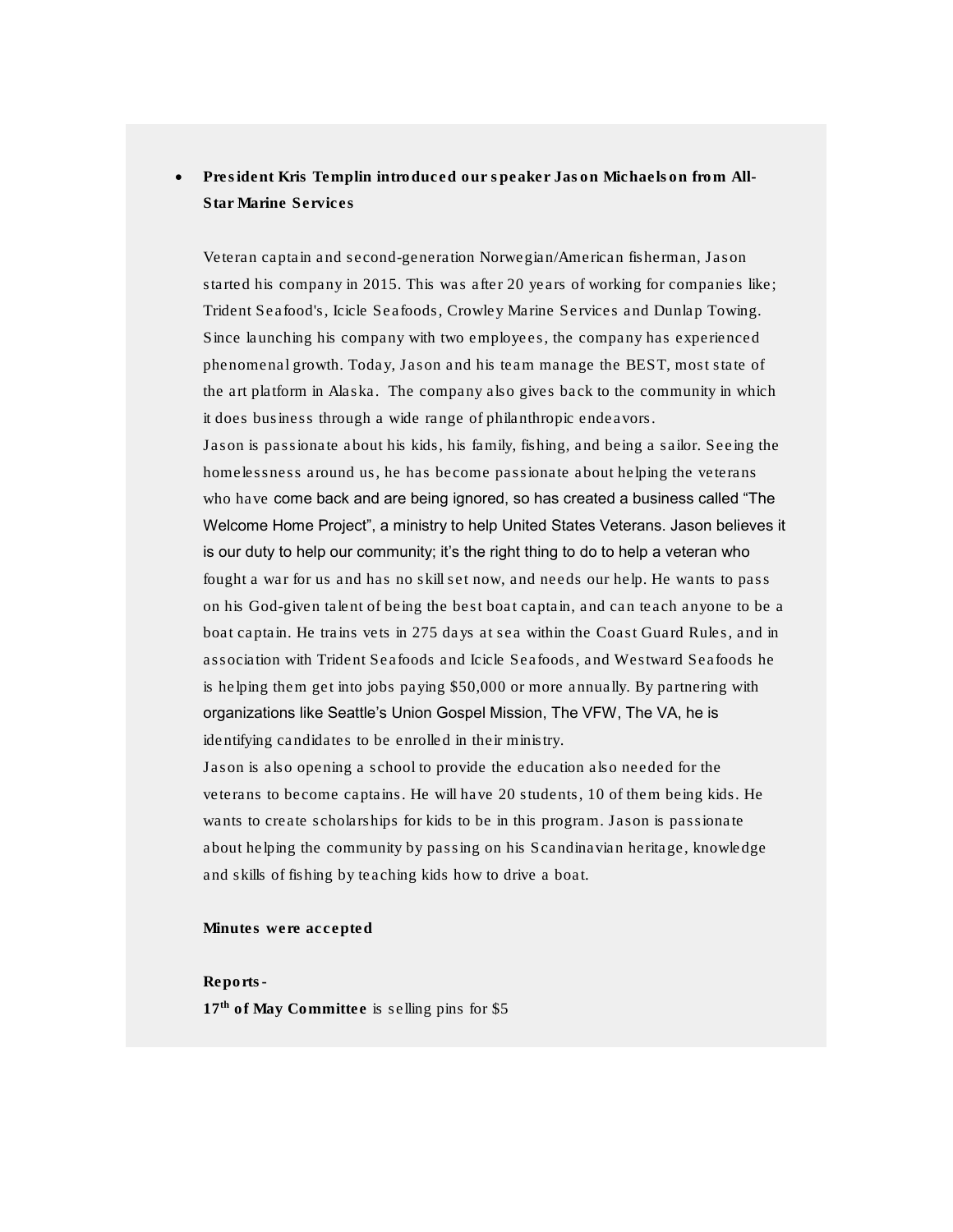They need to know as soon as possible about vehicles in the parade Announcements-

There is an event on March 24<sup>th</sup> for LEBA fundraising at Leif Erikson Lodge, Music Happy Hour

Please continue to use the Go Fund Me on the NCC website to make donations to LEBA. There have been rumors that the building is being fixed up to be sold. This is NOT true. It is being fixed up for groups to be able to continue using it for activities.

Initiation of new member – Josh Dohring, Commercial Real Estate broker for Ewing and Clark Inc. He is married to Andrea and they have a 5-year-old daughter. His qualification for joining is loving the area and the history. He wants to join for the history and character.

No Old or New Business Dinner Winner - Scott Jacobsen Membership Cash Drawing \$60-Ozzie Kvithammer *(who donated it to the scholarship fund)* Raffle winners*-(2 liters since we did not have any available last meeting)* Mark Peterson, Doug Warne

OUR NEXT MEETING is Thursday, February 9th, and instead of a speaker, we'll be featuring a performance by Joe Carolus. Come enjoy a delicious dinner of Seafood Chowder, Shrimp Louis Salad & Dessert, plus Champagne & Chocolates! This would be a great night to bring your sweetheart or to introduce a potential new member to the club.

- Members \$25 (if you pre-register)
- \$30 for drop in members
- \$30 for guests or non-paid members
- $\bullet$  \$10 for students (with valid ID)